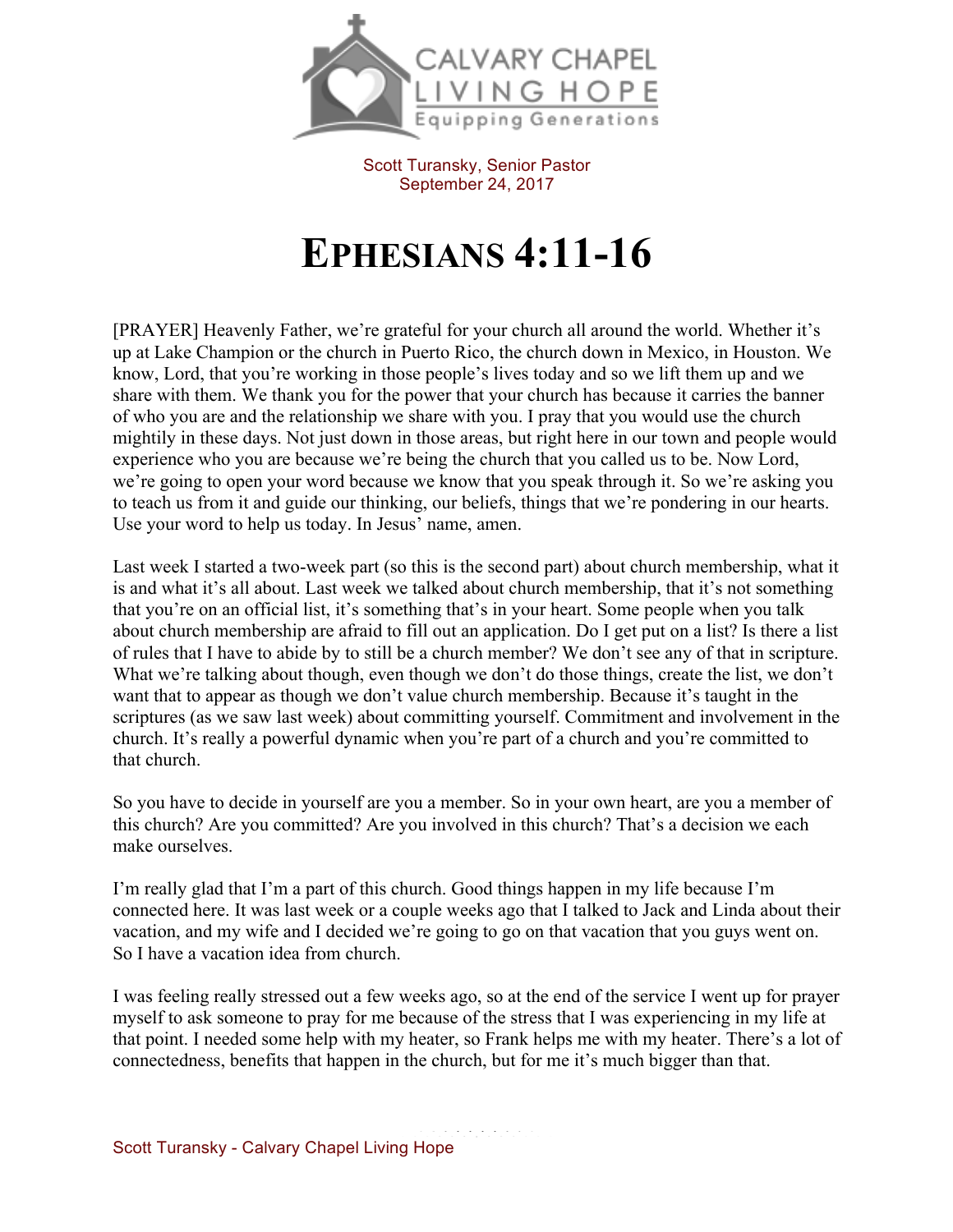My wife was sick for nine months years ago. We were raising five teenagers and my wife was sick for nine months in bed. The church rallied around us and became that support system for us that we really needed. When we were raising our teenagers we needed help. I'm so grateful for those other people in the life of the church that came alongside of us and cared for our young people and helped guide them in the right direction.

Sometimes people will call the church and ask for money. People do that. They just call up churches and ask for help because they can't afford to pay their rent. Sometimes we help people. But most of the time I say to people, "What you need is to get involved in a church. Because it's not about money. You don't just need money. You need support. You need connectedness." It's in the midst of that connectedness that good things happen.

God designed us to live in community. He designed us to be this church that is a fascinating place, this spiritual supernatural thing that we get connected to. When we're connected to it then amazing things happen in our lives and then through us to bless a lot of other people. That's what we're talking about. When we talk about church membership, it's not like this official organization thing as much as it's a supernatural connectedness that we experience that's powerful that affects each of us in a very personal way.

Stand with me as we read a passage of scriptures just in honor of God's word. This is a passage about the church that I'd like you to understand and know about it. It's one of the classic passages about the church and what it is. Paul is writing to the Ephesians to encourage them and tell them about the church.

He says these words starting in Ephesians 4:11 – *So Christ himself gave the apostles, the prophets, the evangelists, the pastors and teachers, to equip (remember this is the inverted* triangle we talked about – pastors are at the bottom along with these other people and they have a job to do and that is to equip) *his people for works of service, so that the body of Christ may be built up until we all reach unity in the faith and in the knowledge of the Son of God and become mature, attaining to the whole measure of the fullness of Christ.*

*Then we will no longer be infants, tossed back and forth by the waves, and blown here and there by every wind of teaching and by the cunning and craftiness of people in their deceitful scheming. Instead, speaking the truth in love, we will grow to become in every respect the mature body of him who is the head, that is, Christ. From him the whole body, joined and held together by every supporting ligament, grows and builds itself up in love, as each part does its work.*

You may be seated.

I long for people to experience what I experience in the church. You have to understand, I experience what I experience in this church not because I'm a pastor. I experience it because I'm a member, because I've committed myself to this church and my friends are here, the relationships I enjoy. I'm praying for people and they're praying for me. I know what's going on in my life and they're concerned about that. I'm concerned about other people, what's going on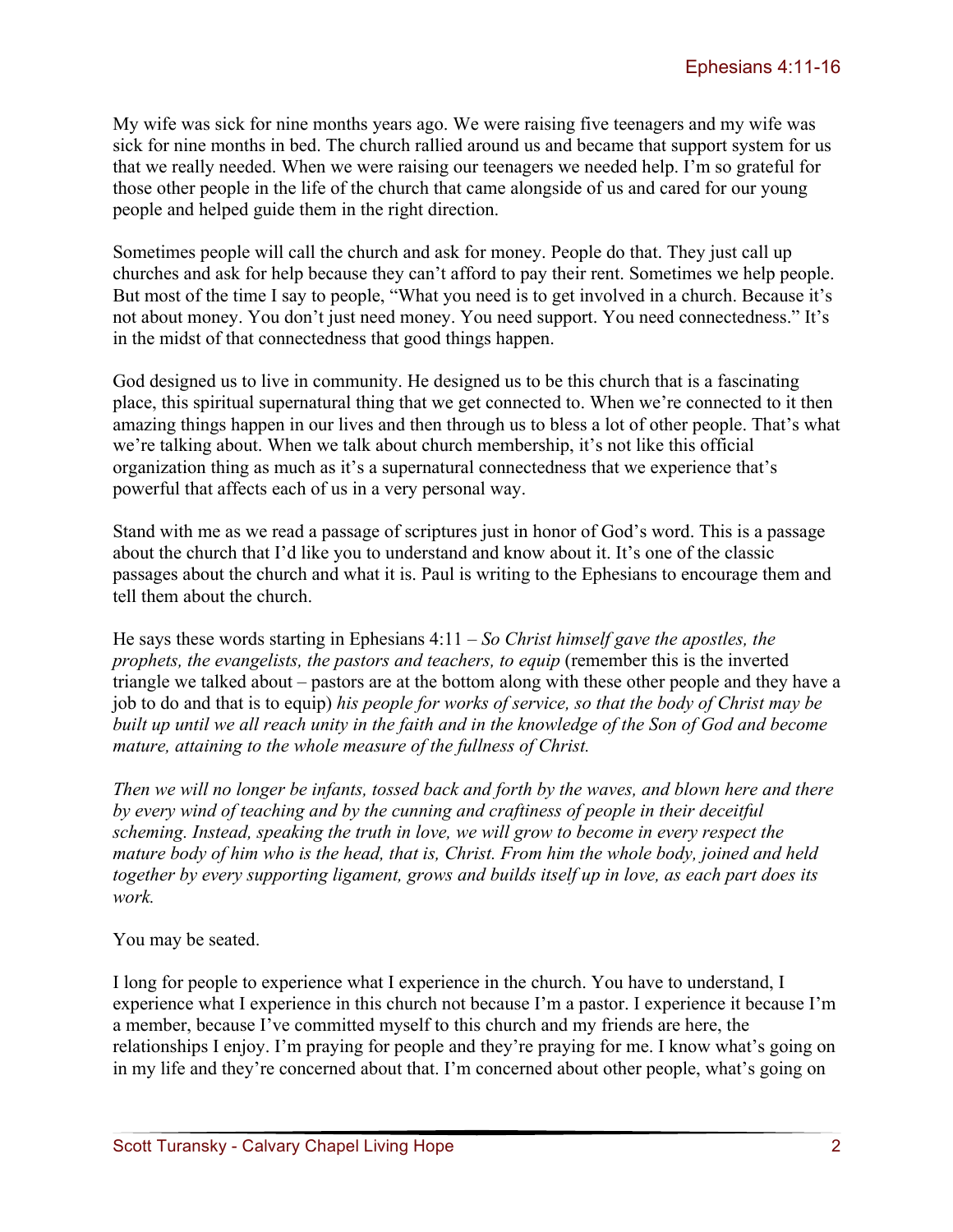in their lives. Yes, I'm a pastor, but I'm a member. And it's that membership that connects me to other people. I long for other people to have that.

So I want to give you three challenges today so you can do more than just see it going on, but you can be a part of it. You can experience it for yourself. I long for you to be able to experience that connectedness. So three challenges I want to share with you today to draw you into that connectedness so you can experience what I experience and what many people experience as they're being part of the church.

The first challenge I'm going to share with you comes from Galatians 5:13 where it says this: *You, my brothers and sisters, were called to be free. But do not use your freedom to indulge the flesh; rather, serve one another humbly in love.* The first challenge I want to suggest to you is that you look for ways to serve.

In the previous passage in Ephesians 4, it says that the pastors, apostles, and prophets, all these people are designed to equip the church for works of service. The idea is that when service takes place the church is being what it needs to be. So our goal here is to serve together. When you serve with other people and you're not there, you're missed. There's a connectedness that takes place in the midst of that.

We all have this responsibility to serve. You can't say, "Well I don't have the gift of cleaning toilets. I don't have the gift of picking up trash." We don't happen to do those two things here for the most part because the school takes care of those things, but we don't want to have anything outside of our realm of what we do. We look for ways to serve, to connect. We're servants. There's this general sense of service. We're looking for things that need to be done and doing them.

When you serve, you're more like Christ, who was a servant. When you serve then you get to be part of miracles in people's lives and you get to see those things. Sometimes the service is things we do here on Sunday, but sometimes the service is opening your home, maybe for a small group or maybe just inviting some folks over. Maybe the service that you do is leading a small group or calling someone who isn't here. Or driving someone to the doctor. Those are acts of service. When you serve with others, you work with them, you grow close to them. There are blessings that come as a result of that. When you serve, God does something in you, not just through you.

Last week as we were leaving, I saw two preschool children out here carrying the signs we put on the floor and putting them away. Obviously their parents are teaching them about service and what the church is about. I think that's really valuable.

So the first challenge I want to share with you is look for ways to serve. See what needs to be done and do it. That's general service.

The second kind of challenge I want to give you comes from this passage in 1 Peter 4. It says this: *Each of you should use whatever gift you have received to serve others, as faithful stewards of God's grace in its various forms.*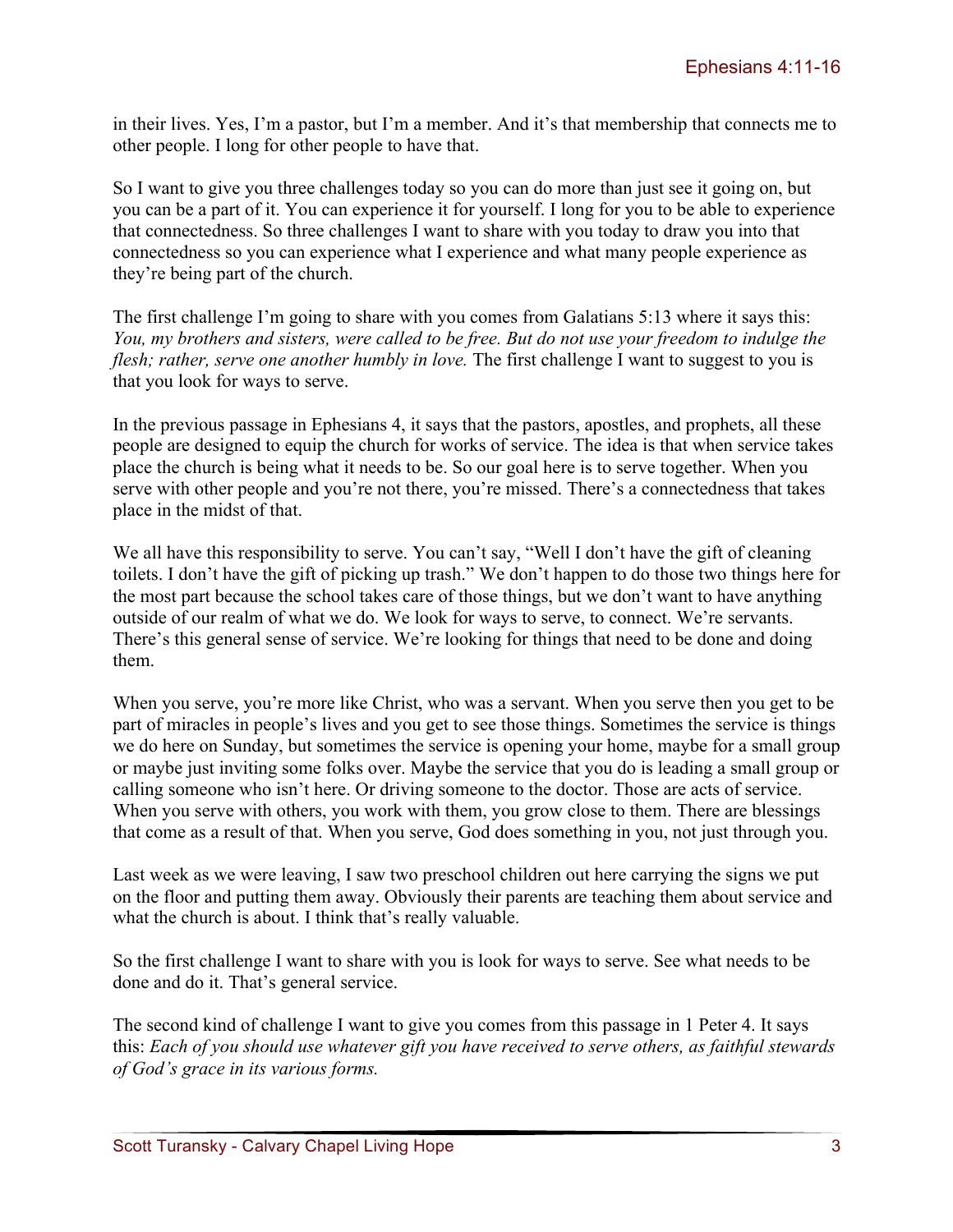You are a grace dispenser and God has given you some grace. He wants to dispense in other people and He does it in the form of people sharing with others and using what He calls spiritual gifts. So my second challenge to you is a more specific way of serving. So generally serving, but now specifically serving, use your spiritual gift. You have one. If you're a Christian God has given you one. You don't know what it is? Start serving and you'll start using it and you'll see what it is.

To illustrate that, I like the story of the church dinner. The church dinner is taking place. It's a special event plan where the young people were going to serve the adults. The young people really took this on as a challenge. They were going to have a special time where they're serving the adults. So they get everything really special and make it look cool. They all got dressed up. They were pouring the water and serving the food, and taking care of the program and making it just a special time for everyone.

James was one of the people helping in this. He's sixteen years old. He was getting really into it. He was wearing a suit and he was like the maître-d, kind of greeting people and then serving with other people. James at one point was carrying this tray that had four plates on it of food to one table. As he's carrying it there was a PA plug between the tables. He didn't see it and he tripped over it and he fell. When he fell, he fell on the food and the food went everywhere and it really was a big mess. What happened in the next few moments illustrates what we're talking about and what the church is all about.

Someone with the gift of mercy rushed over to James and said, "Are you okay? How can I help you?" Another person with a gift of service headed straight for the mop and the dustpan and the broom to clean up the mess. Another person with a gift of exhortation says to the guy at the PA table, "You need to get a cover for that cord because it's a hazard." Another person with a gift of leadership says, "Let's delay the program about ten minutes as we get things straightened up here." Another person with the gift of teaching might suggest there's ways to hold the tray differently so you can see where you're going when you're walking along the path. The person with the gift of faith is over on the side praying, "Lord, would you please work here in a special way to help James not feel so embarrassed about all this?" Another person with the gift of giving pulls out his wallet later, pulls James aside, and says, "Here, let me help pay for your suit to get cleaned."

Do you see what happens when we serve? You start using the giftedness that you have and God uses that. I love that picture because it's just a picture of the church in action. That's the kind of thing the church does and the way that it works. There's a place for everyone at Calvary Chapel Living Hope. When you come and become a member, that is you say, "This is my church, this where I'm going to serve," you don't sign up somewhere if you're wondering. It is something in your heart. This is where I'm going to serve and you're looking around and you're saying, "What am I going to do?" What happens then is our church changes as God brings people in and the personality of this body of Christ starts to adjust based on the people that God has brought us. So the second challenge I share with you is use your spiritual gift. Whatever that is, use it.

The third challenge I want to share with you has to do with money. Now there's a tendency sometimes for people to be defensive, like hold their money really close to their chest when we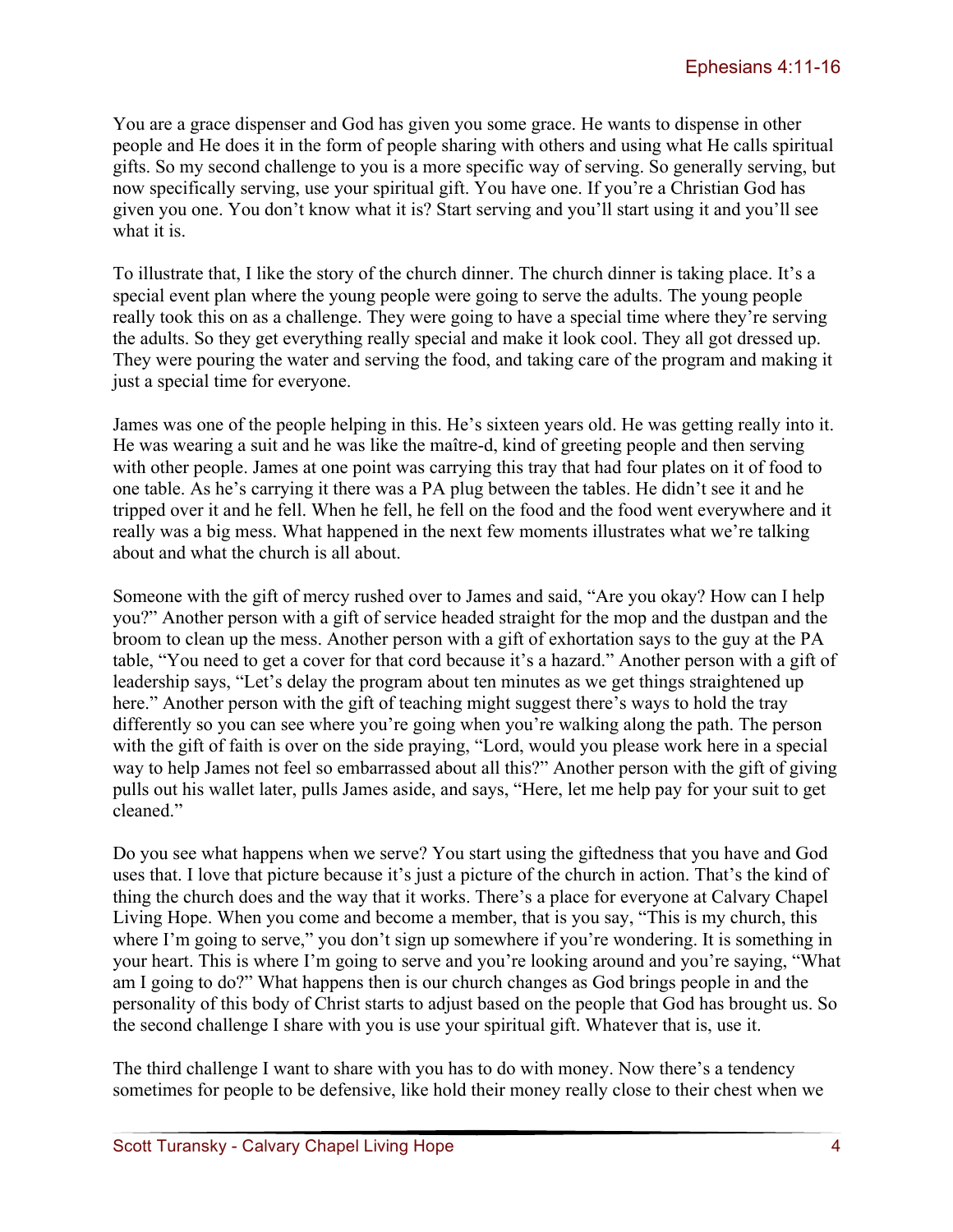start talking about this. I think that happens because of what Jesus says in Luke 12:34 – *Where your treasure is, there your heart will be also.* So I think there's a little natural defensiveness about this.

Frankly I think there's a lot of churches that do a lot of talking about money. We don't. So you're going to get your dose here for this a little bit as we talk about money directly. Because we are a discipleship church. We are trying to help people grow in their personal faith and money is a very important part of that.

Jesus talked about money more than any other subject. In fact He talked about money and then He talked about faith and prayer combined. Why did He do that? I think because money has this ability to derail us or concern us in a huge way.

Now I want you to understand something about Calvary Chapel. We don't do donor development. We do discipleship. Stewardship is about developing disciples, not about developing donors. Here's an important truth you want to consider. It's impossible to become a fully developing follower of Jesus without also becoming a fully developing steward of your financial resources. It's one of those areas that we need Christ in our lives. So as Christians we need to know what the Bible has to say about the subject of finances.

So what I want to do is I want to lay this out for you in four kinds of givers. There's four ways that you can give and you can figure out where you are today. I'll challenge you to kind of move to the next level.

The first kind of giver is the person who is an occasional giver. This is a very strategic person. When you come to the place where you give some money, people will usually give money when they come to the church they attend on a Sunday or they'll give money when there's a need presented or when they have extra money. These are people who are occasional givers. They're making a statement that's really important. They're making the statement that "I value this church and want to contribute to what God is doing here." We are very grateful for people who are occasional givers. It's a very important thing that happens inside of us when we say I'm contributing. I'm not just taking; I'm giving financially as well.

The second group of people are regular givers. They're making a statement as well. Their statement is "giving is important to me and I want to make it a systematic part of my life." These people give regularly. Some people give based on a pay period or give monthly or whatever. Often they're using some system to do that, whether it's a website or automatic debit or something. So it's an automatic part of their giving. The reason they do that is because it's part of their identity. What they're doing is making a statement about who they are and that's a really valuable statement that happens.

Something happens in your heart when you move from an occasional giver to a regular giver because it does something about your identity. It says this is who I am. I am somebody who gives like this. That's the second kind of giver.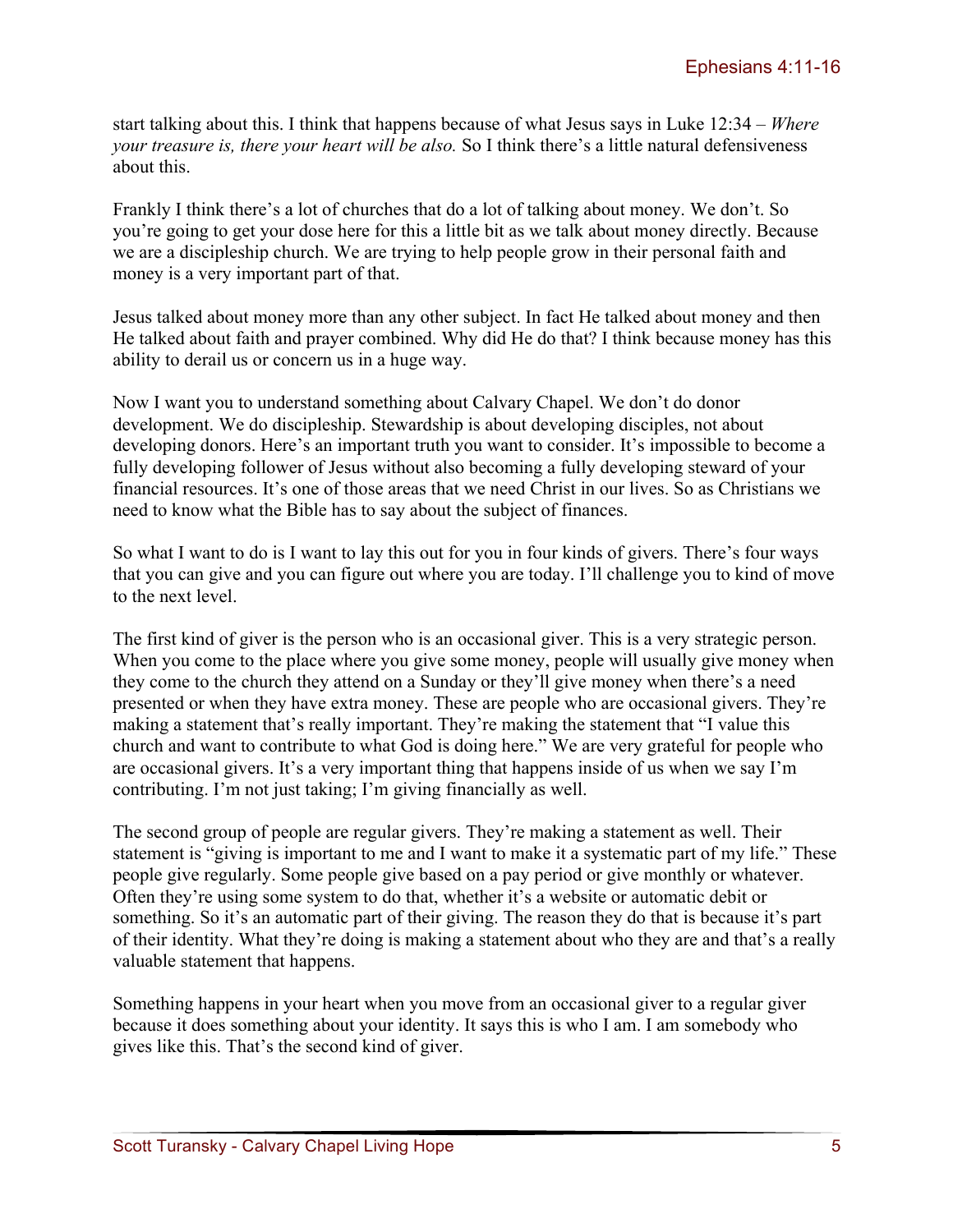The third kind of giver is someone who tithes, making a statement, "I'm trusting God with my finances and want to be obedient to Him."

Now there's some debate about whether tithing is just for the Old Testament where it was initiated and taught and developed, or it's for the New Testament since we don't have a lot of talk about tithing in the New Testament. We have a little, but not a lot. It's a really good question. Is it part of the law? Some of the law we don't sacrifice animals today. That's part of the law that kind of went aside. Does that mean we don't have sacrifices today? No. It doesn't mean we don't have sacrifices today because Romans 12 tells us that we do have sacrifices. We are to *present our bodies as a living sacrifice*. So it used to be sacrifices of animals, but now it's raised to the next level. We sacrifice ourselves. So continually in the law we see the kind of thing where you're here in one place and you're moving to the next level. Now that you are in the New Testament era, the grace era, however you want to describe what Jesus was teaching when He moved us to this new place in our understanding.

But let's go back into the Old Testament. I want to show you a passage about tithing just so you can see what the Bible has to say about it. In Malachi 3 it says – *Will a mere mortal rob God? Yet you rob me. "But you ask, 'How are we robbing you?' In tithes and offerings. You are under a curse—your whole nation—because you are robbing me. Bring the whole tithe into the storehouse, that there may be food in my house. Test me in this," says the Lord Almighty, "and see if I will not throw open the floodgates of heaven and pour out so much blessing that there will not be room enough to store it."* 

This is the only place in the whole Bible that God says, "Test me." Only place. *Test me in this.* Then He says He will pour out these floodgates. What a blessing. So much blessing. If you are considering this, I would encourage you to test God. "Lord, I'm going to tithe. I'm going to give 10% of my income for four months. I want to see what you're going to do," and just watch God work in the midst of that. But it's a good question whether this is something just for the Old Testament or is this something also for the New Testament as well. So I want to address that question and help you understand the difference between Old Testament and New Testament and how it even affects this area of giving.

In the Old Testament Jesus said, *"You have heard that it was said, 'You shall not commit adultery.' But I tell you that anyone who looks at a woman lustfully has already committed adultery with her in his heart."* What Jesus is saying is this: In the Old Testament there are Ten Commandments. One of those commandments is do not commit adultery. That is the law. That's obedience. But now what He's saying is I'm taking you to a new level. I'm taking you to something else. Now we're talking about grace. Grace is bigger than the law.

So Paul is going to develop that whole idea of grace more so that we understand it. Because with grace we do more than that. He's saying it's not just about actually committing the act of adultery; it's about something inside of your heart that's really important. So again here, Jesus is taking the law and moving to the next level to help us understand how to apply it now that we're in this age of the church, or this grace age, or however you want to imagine that.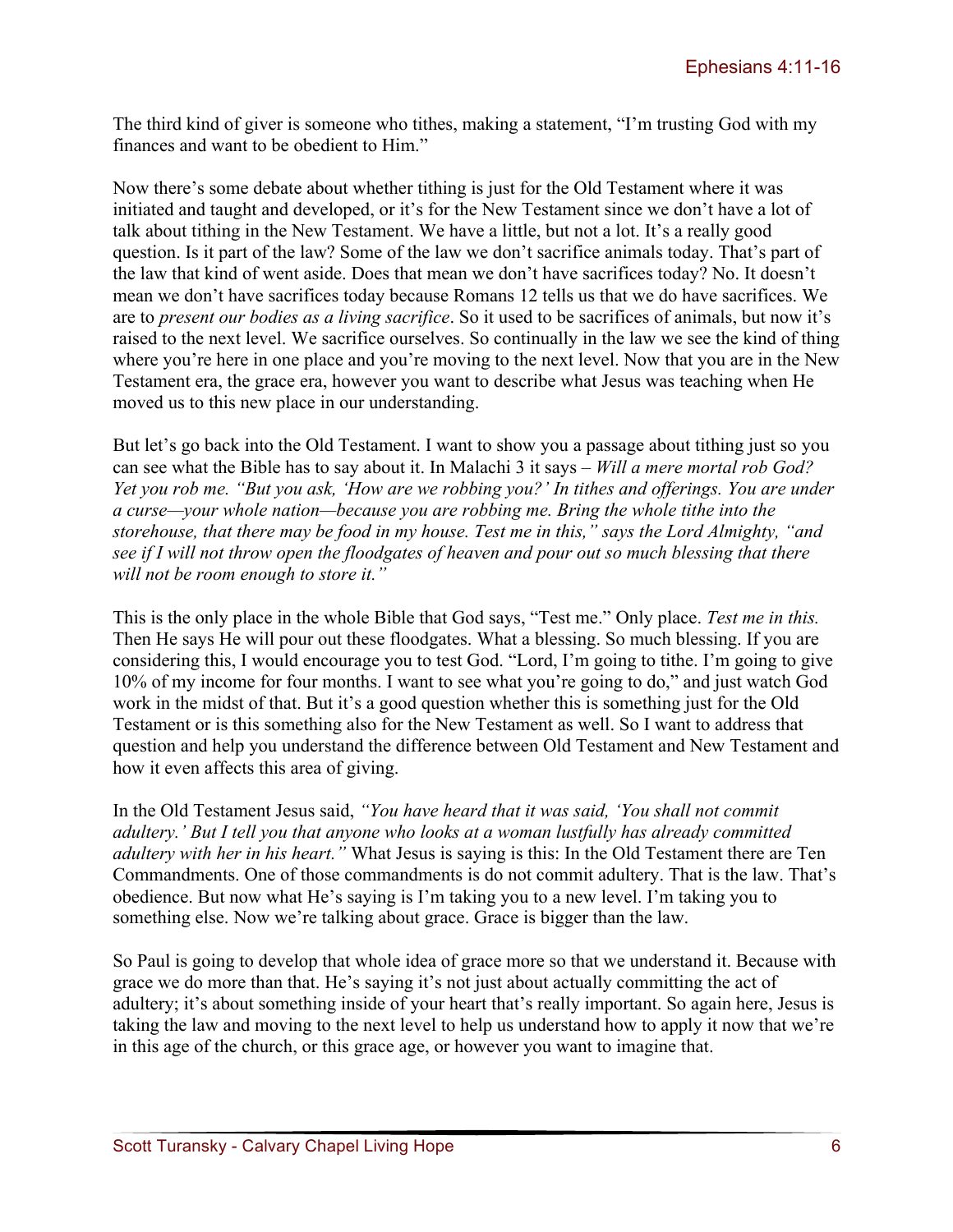That verse was in the Sermon on the Mount. Jesus also says in the Sermon on the Mount – *You shall not murder, and anyone who murders will be subject to judgment.* That happens to be in the Ten Commandments as well. So Jesus is looking at the law and He's describing to them the difference between living under the law and living the way I'm going to teach you now. He says you live under the law and you can't murder. *But I tell you that anyone who is angry with a brother or sister will be subject to judgment.* What do anger and murder have in common? Revenge. He's saying now it's about your heart. We're going to move to the next level here. It's not about just committing the act. It's about something inside of your heart and God wants you to be able to move to that next level.

Well He also has things to say about tithing. So let's see what that says. In Matthew 23:23 it say – *Woe to you, teachers of the law and Pharisees, you hypocrites!* So He's addressing the religious leaders of the time who were very interested in behavior, not so much about the heart. Jesus was bringing a whole message about the heart. He wanted them to understand. *You give a tenth of your spices—mint, dill and cumin.* See what they would do is they were so diligent, anything that comes to them, even the spices they were growing in their garden, they would take a tenth of it and make sure it went to God because that was the rule. They were really into that.

*But you have neglected the more important matters of the law—justice, mercy and faithfulness.*  Those are things inside of your heart. Notice what He says here. *You should have practiced the latter* (that is the justice, mercy, and faithfulness – you should be moving and doing these things because that's what God wants for us)*, without neglecting the former.* He doesn't move away from tithing. He encourages it there. But he doesn't want people to get stuck in just looking at rules because the most important thing when it comes to giving or the law is that it's in your heart. What's coming from your heart is the most important thing.

So if you look at three levels already we've talked about, we've got occasional givers, we've got regular givers, we've got tithers. Do you know what the next one is? The next one is extravagant givers. These are people that are giving sacrificially. So the statement is "I sacrificially want to give and be used mightily by God for His work."

Let me give you an example of an extravagant gift. Westerly Road Church (now is called Stonebridge Church) in Princeton was getting ready to move from Westerly Road where they were and over to a new location where they are now. That's why they changed their name to Stonebridge Church. While they were making the move and doing the building project and all of those things, they got a gift of 20 million dollars. That was just from one donor. A lot of people were giving toward their projects and so on, but they got a gift for 20 million dollars. I don't even know what that looks like. That's an extravagant gift.

Just imagine what God could do in the mission of Calvary Chapel Living Hope with some extravagant gifts. Just imagine! We've got so many ideas about building into children, discipling people, raising the next generation for the kingdom. Just imagine what could happen with extravagant gifts.

Jesus talked about extravagant gifts, and it's not the amount of money. Look at this story. *Jesus sat down opposite the place where the offerings were put and watched the crowd putting their*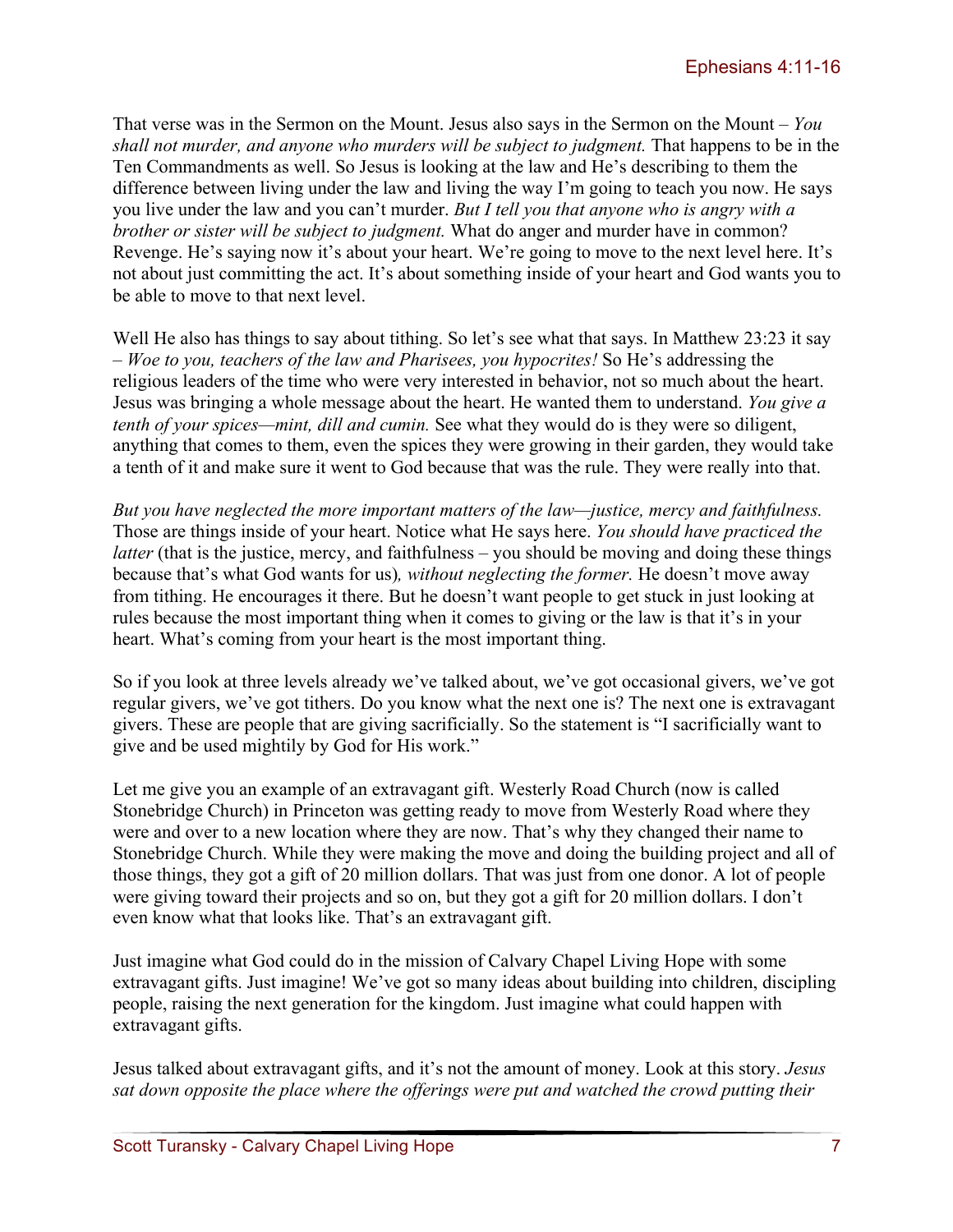*money into the temple treasury.* So He's watching people put their money into the offering. *Many rich people threw in large amounts. But a poor widow came and put in two very small copper coins, worth only a few cents. Calling his disciples to him, Jesus said, "Truly I tell you, this poor widow has put more into the treasury than all the others. They all gave out of their wealth; but she, out of her poverty, put in everything—all she had to live on."*

What defines an extravagant gift? It has to do with sacrifice. I want to challenge you. The third challenge I want to suggest to you is that you move to the next level in your giving, wherever that is. It's between you and the Lord. That God might use you in some way in your finances and do something in your heart in regards to finances. Keep this in mind. You don't give to a church. You give through a church to the Lord's work.

Now we desire at Calvary Chapel to model an attitude of generosity. When visitors come, we give them a gift. Every year I have a bunch of t-shirts made. We just give them away. We don't charge for the t-shirts. We have the devotions for children. We give those. We don't charge for those things. The whole idea here is that we want to create an attitude of generosity, even when we're caring for people who are struggling under the storm or the devastation that exists there. We're generous. We have this attitude of generosity. Why? It's because of this teaching again where it says – *Give, and it will be given to you. A good measure, pressed down, shaken together and running over, will be poured into your lap. For with the measure you use, it will be measured to you.*

I just suggest you take a look at these three challenges for your own life as you're a member at Calvary Chapel Living Hope. You look for ways to serve, you use your spiritual gift, you move to the next level in your giving, and you watch God work. Because what God does is He takes whatever we do, our service, our time, our talents, and He multiplies them to be something very powerful. That's what He calls a church. That's a supernatural thing that He does and we grow together as our efforts are put together to do what God wants us to do.

I like the story of the pastor who got a phone call at the office. A man on the line says, "Hey, I'd like to join your church. I'd like to become a church member. But I don't want somebody bothering me about attending every week or going to a small group or serving or giving." The pastor said to him, "Well congratulations. I commend you for your desire to join a church because joining a church will help you greatly. But I think you might have the wrong one. Let me give you an address of a church across town that will be helpful for you." The guy said, "Oh thank you very much," wrote down the address, drove over to the church, and found the church all boarded up and ready for demolition. Why? Because a church is made of people. People who are committed, who are growing.

God designed the church. He said, "I will build my church." He invites us to become members of His church and that membership is in our hearts. Commitment and involvement are expressions of that membership. I welcome you to take that step of committing yourself to Calvary Chapel Living Hope. It's a powerful thing in our lives when we do that. That's why I like this statement: "Life is a journey. Let's walk it together."